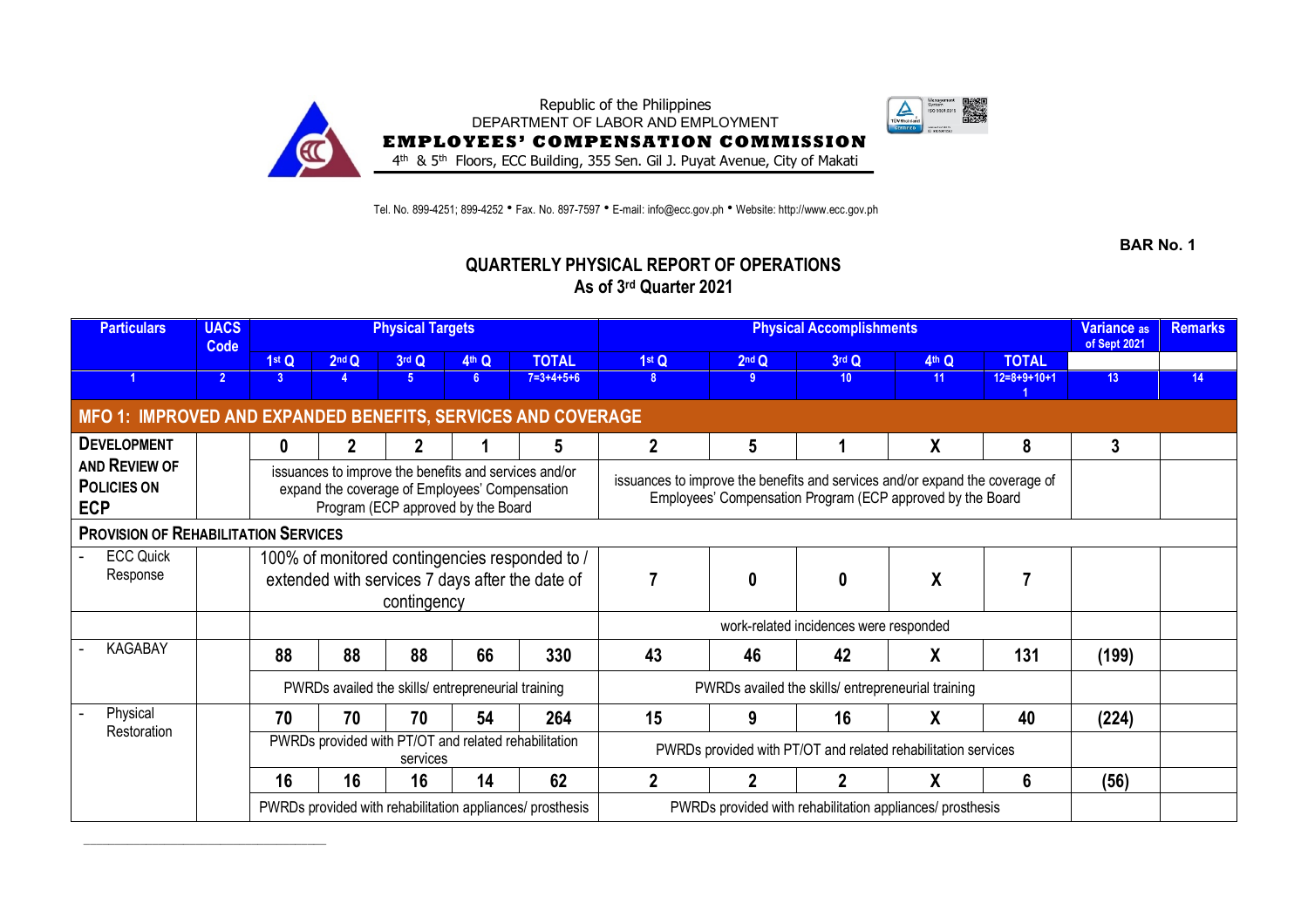| <b>Particulars</b>                                             | <b>UACS</b><br>Code |                                                                                                        |                                                                                                            | <b>Physical Targets</b>                                                                                           |                                                                                                                       |                                                                                                 |                                                                                                   | Variance as<br>of Sept 2021                                                                   | <b>Remarks</b>                                                                                |                                                                                               |                                                                                                        |                       |    |
|----------------------------------------------------------------|---------------------|--------------------------------------------------------------------------------------------------------|------------------------------------------------------------------------------------------------------------|-------------------------------------------------------------------------------------------------------------------|-----------------------------------------------------------------------------------------------------------------------|-------------------------------------------------------------------------------------------------|---------------------------------------------------------------------------------------------------|-----------------------------------------------------------------------------------------------|-----------------------------------------------------------------------------------------------|-----------------------------------------------------------------------------------------------|--------------------------------------------------------------------------------------------------------|-----------------------|----|
|                                                                |                     | 1st Q                                                                                                  | 2 <sup>nd</sup> Q                                                                                          | 3rd Q                                                                                                             | 4th Q                                                                                                                 | <b>TOTAL</b>                                                                                    | 1st Q                                                                                             | 2 <sup>nd</sup> Q                                                                             | 3rd Q                                                                                         | 4th Q                                                                                         | <b>TOTAL</b>                                                                                           |                       |    |
| $\blacktriangleleft$                                           | 2 <sup>7</sup>      | 3 <sup>2</sup>                                                                                         | $\overline{4}$                                                                                             | 5 <sup>1</sup>                                                                                                    | 6 <sup>1</sup>                                                                                                        | $7=3+4+5+6$                                                                                     | 8 <sup>1</sup>                                                                                    | 9 <sup>°</sup>                                                                                | 10 <sup>°</sup>                                                                               | 11                                                                                            | $12=8+9+10+1$                                                                                          | 13                    | 14 |
| <b>ECP INFORMATION DISSEMINATION</b>                           |                     |                                                                                                        |                                                                                                            |                                                                                                                   |                                                                                                                       |                                                                                                 |                                                                                                   |                                                                                               |                                                                                               |                                                                                               |                                                                                                        |                       |    |
| No. of IEC materials<br>developed and produced                 |                     | $\boldsymbol{0}$                                                                                       | $\overline{2}$                                                                                             | $\mathbf{3}$                                                                                                      | $\mathbf 0$                                                                                                           | $5\phantom{.0}$                                                                                 | $\overline{2}$                                                                                    | $\blacksquare$                                                                                | $\overline{3}$                                                                                | X                                                                                             | 5                                                                                                      | $\boldsymbol{0}$      |    |
|                                                                |                     |                                                                                                        |                                                                                                            | IEC materials developed and produced                                                                              |                                                                                                                       |                                                                                                 |                                                                                                   |                                                                                               | IEC materials developed and produced                                                          |                                                                                               |                                                                                                        |                       |    |
| No. of ECP<br>advocacy<br>seminars<br>conducted                |                     | 133<br>ECP<br>seminars<br>conducte<br>d w/<br>8,000<br>participa<br>nts from<br>4,000<br>compani<br>es | 133<br>ECP<br>seminar<br>s<br>conduct<br>ed w/<br>8,000<br>participa<br>nts from<br>4,000<br>compani<br>es | 133<br><b>ECP</b><br>seminar<br>S<br>conduct<br>ed w/<br>8,000<br>participa<br>nts from<br>4,000<br>compani<br>es | 101<br><b>ECP</b><br>seminar<br>S.<br>conduct<br>ed w/<br>6,000<br>participa<br>nts<br>from<br>3,000<br>compani<br>es | 500<br>ECP<br>seminars<br>conducted<br>w/30,000<br>participant<br>s from<br>15,000<br>companies | 138<br><b>ECP</b> seminars<br>conducted w/<br>6,404<br>participants<br>from<br>3,124<br>companies | 255<br>ECP<br>seminars<br>conducted<br>w/12,066<br>participants<br>from<br>6,846<br>companies | 292<br>ECP<br>seminars<br>conducted<br>w/15,371<br>participants<br>from<br>8,990<br>companies | X                                                                                             | 685<br><b>ECP</b><br>seminars<br>conducted<br>w/ 33,841<br>participants<br>from<br>18,960<br>companies | 185<br>3,841<br>3,960 |    |
| MFO 2: APPEALED CASES DISPOSED                                 |                     |                                                                                                        |                                                                                                            |                                                                                                                   |                                                                                                                       |                                                                                                 |                                                                                                   |                                                                                               |                                                                                               |                                                                                               |                                                                                                        |                       |    |
| <b>DISPOSITION OF EC APPEALED CASES</b><br>1.                  |                     |                                                                                                        |                                                                                                            |                                                                                                                   |                                                                                                                       |                                                                                                 |                                                                                                   |                                                                                               |                                                                                               |                                                                                               |                                                                                                        |                       |    |
| No. of appealed<br>cases disposed as<br>of 20 November<br>2021 |                     | 100%<br>Disposition rate by Nov. 20, 2021                                                              |                                                                                                            |                                                                                                                   |                                                                                                                       | 51%<br>Disposition rate<br>(20 EC cases<br>disposed out of<br>39 cases<br>received)             | 81%<br>Disposition<br>rate<br>(57 EC cases<br>disposed out of<br>70 cases<br>received)            | 87%<br>Disposition<br>rate<br>(97 EC<br>cases<br>disposed out<br>of 111 cases<br>received)    | $\boldsymbol{X}$                                                                              | 87%<br>Disposition<br>rate<br>(97 EC<br>cases<br>disposed<br>out of 111<br>cases<br>received) | (13%)                                                                                                  |                       |    |